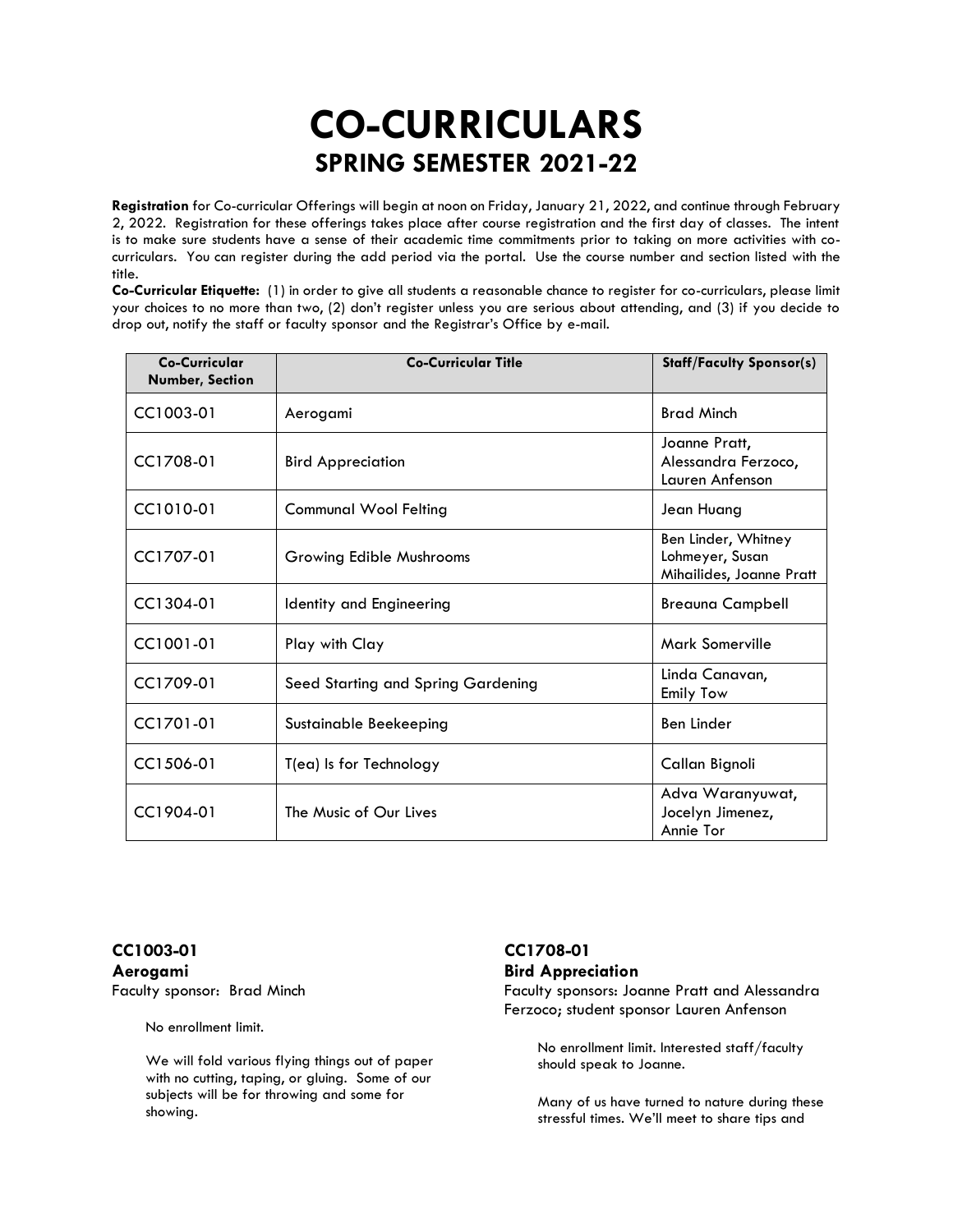resources on how to identify birds and where to find good birds, and we'll share and celebrate our bird sighting lists. We'll help one another identify birds we've seen. We'll have just enough time to become familiar with our local winter birds before spring migration! Whenever weather cooperates, we'll head out to parcel B to look for birds, and we'll explore other birding sites later in the spring. No experience necessary. Meeting time will be mutually agreed upon. Open for students, staff and faculty.

#### **CC1010-01 Communal Wool Felting** Faculty sponsor: Jean Huang

Limited to 15 students

Needle felting is a fun craft where bundles of wool can be transformed into solid shapes using needles. It is easy to learn, sort of therapeutic, and fun to do together. Join this low key cocurricular where we will hang out and chat or listen to music while we sculpt wool with needles!

## **CC1707-01**

#### **Growing Edible Mushrooms (GEM)**

Faculty and staff sponsors: Benjamin Linder, Whitney Lohmeyer, Susan Mihailides, Joanne Pratt

> Enrollment limited to 15 students; interested staff/faculty should speak to Ben

Grow your own mushrooms like oysters, lion's mane, and shiitake! Participants learn the basics of growing edible mushrooms from working with liquid cultures to myceliating substrates to pinning and fruiting. We will explore sharing some of our harvest, building community, and becoming self-sustaining. Students interested in doing research on fungi that are new to cultivation are encouraged to enroll to learn the skills involved. Meeting times will be mutually agreed upon. Open to students, alums, staff, and faculty. This offering is experimental.

#### **CC1304-01 Identity and Engineering** Staff sponsor: Breauna Campbell

Limited to 12 students; interested staff/faculty should speak to Breauna

Are there images of engineering that contrast with how you or others fit in the space? Do you struggle with imposter syndrome? Who is the 'Olin engineer'? How can engineering really be for everyone? How do we experience these identity questions differently depending on our own sense of ourselves? How do gender, race, sexual orientation, class, dis/ability play into this?

This Co-Curricular focuses on broad questions of engineering, identity, and real and perceived connections between them. We can delve together into concepts and frameworks we want to talk about (i.e. schemas, microaggressions, the power of language) and also want to hear from participants about what they want to talk about. We will recommend brief readings or videos to engage to guide each session. Discussions are informal and very experientially based. Even if you've participated before, we encourage you to return!

Note that the relationship between identity and engineering affects everyone in engineering, and all are welcome to participate. Meeting time will be determined around those who register.

## **CC1001-01 Play with Clay**

Faculty sponsor: Mark Somerville

Limited to 9 students; We'd also love to have some staff/faculty participants! Reach out to Mark if you're interested.

If anything is "do-learn", and "hands-on", it's pottery. Mark will host a very laid-back pottery "class" at Babson's pottery studio. Whether you've done pottery before, or you'd like to learn, this is an opportunity to get your hands muddy while you produce anything from a pencil holder to a teapot. We will meet on Wednesdays, from about 6:30-8:30 p.m. There is a studio fee of about \$85 per person (financial assistance available), which covers all the materials and firings.